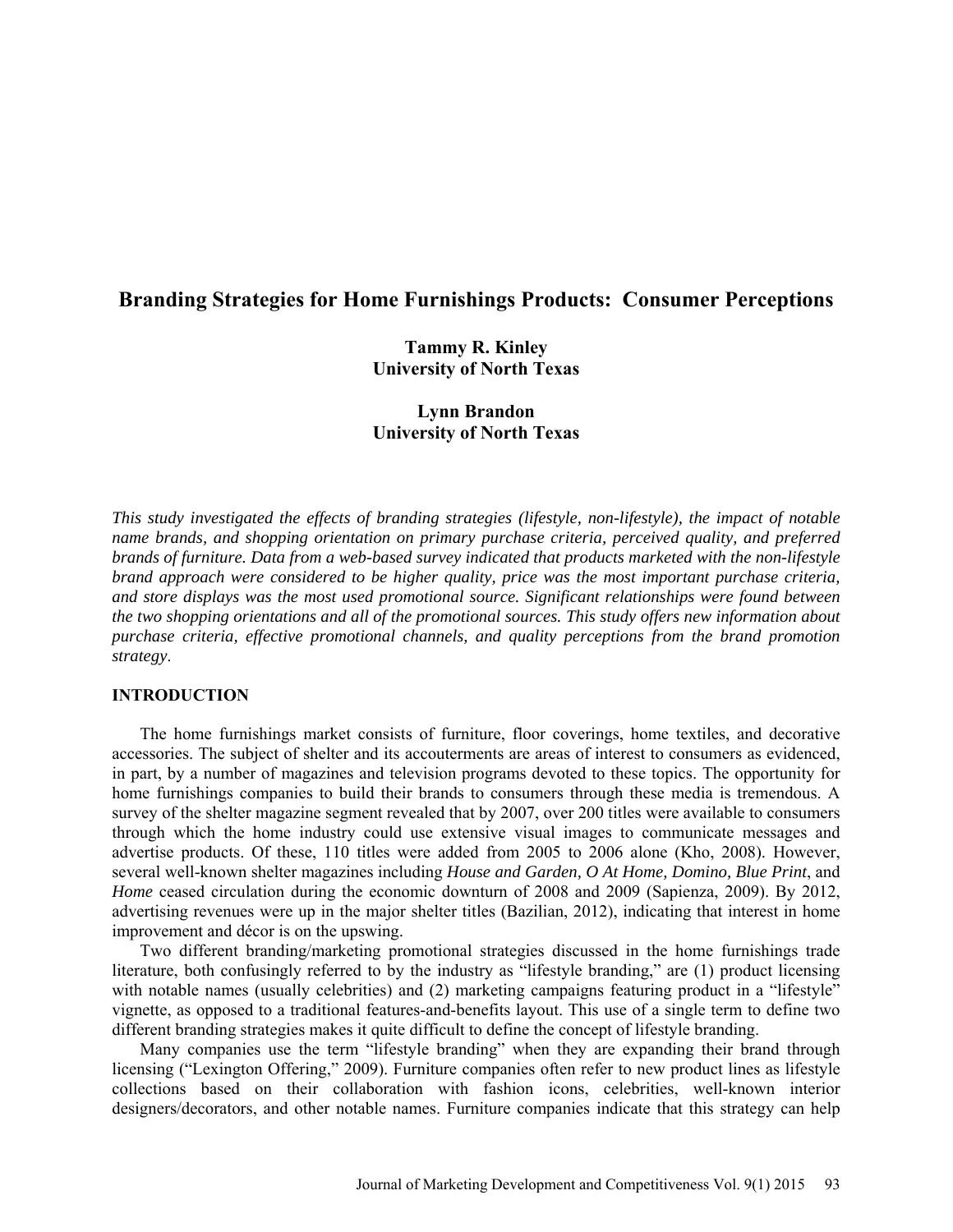them connect with consumers who are already aware of the lifestyle and aesthetics of these celebrities in other product categories (or other venues) in order to extend the brand to home furnishings and reach untapped markets by producing a sellable story to the consumer (Combs, 2010b; Combs & Russell, 2010). The celebrity name indicates endorsement of the aesthetic thereby providing source credibility for the brand (Clow, James, Sisk & Cole, 2011). The universal motive of desired love and admiration – and peer approval – can be expressed through socially visible products including home furnishings (Michman, Mazze  $\&$  Greco, 2003). People do not want to be the only one holding a given taste, so there is a tendency to rely on others to determine whether or not we like something (Berger & Heath, 2007). Researchers have found that consumers who want to enhance their sense of self are attracted to brands with distinctive and appealing personalities (Escalas & Bettman, 2003; Park & John, 2010).

Academic marketing research suggests that branding has a stronger impact on product evaluation than product qualities and attributes (Na, Holland, Shackleton, Hwang & Melewar*,* 2008), perhaps because consumers use products to construct and express desired identities (Belk, 1988). Park and John (2010) found that brand personalities affect the self-perception of some people; the brand personality "rubbed off" on the user who used the brand personality cues to signal their positive qualities to the self and others. Merchandising and marketing efforts are critical in making a connection with the consumer, thus leading to the success of licensed collections as part of the furniture and accessory brand-building strategy (Combs, 2010a). Thus, the use of the notable-name-lifestyle concept makes sense, particularly with a product such as home furnishings where aesthetic value is a strong purchase criterion. In other words, does this sofa make me look like Cindy Crawford?

This lifestyle/licensing concept, although seen more in the last 15 to 20 years, has a long history. The first known licensed collection in the furniture industry was by Hickory Chair in 1931 and they still hold the longest running licensed collection. Their traditional line, James River Plantations, began in 1941 (Combs, 2010a; "New furniture," 2010). But how prevalent is it in the consumer's mind, the industry's ultimate goal?

The second lifestyle branding definition involves the design of the marketing and merchandising campaigns. The strategy may include print advertising of the product in a vignette setting that the consumer might reproduce or aspire to, or the product may be featured in a broader, holistic lifestyle setting. For example, Domain Home Fashions launched a campaign that included promotional offers for food and kitchen products, which they did not sell themselves, in conjunction with their own product lines in order to assert the brand as a lifestyle choice ("Domain Home," 2004). Clow et al. (2011) found that the use of models and vignettes – a "slice-of-life" concept – gave consumers a positive feeling about the brand. In other words, the strategy is to sell the brand as a way of life. This promotional approach is very logical because individual lifestyle and cultural trends drive consumer decisions (Michman, et al., 2003).

While it may be argued that furniture and accessories promoted by lifestyle marketing or celebritybranded affiliation do not inherently feed a desire for individuality or uniqueness, the furniture and accessories category is somewhat unique in that setting, placement, color, and presentation will make the same items seem innovative and imaginative. This is important because the home is not simply a physical place, but a space that serves as the nucleus of social relations for family members, friends and neighbors. The home reflects one's identity to relevant social networks (Hassan, Maheran, Muhammad & Bakar, 2010), and family purchases have become inherently emotional with an impact on the relationships between family members (Michman, et al., 2003).

The purpose of this study was to investigate the effects of branding strategies (lifestyle, non-lifestyle), the impact of notable name brands, and shopping orientation on primary purchase criteria, perceived quality, and preferred brands of home furnishings products. For this study, lifestyle (LS) brands are defined as those that declare themselves to be lifestyle brands or that depict themselves as such by their print advertising by depicting the product in a lifestyle setting. Non-lifestyle (NLS) brands are those that employ print advertising campaigns that highlight features and benefits of products rather than the potential use of the products. To distinguish the celebrity brands from the campaign style, we employ the term, notable name brands to define those that are licensed by celebrities (for example, Kathy Ireland) or television shows (Antiques Roadshow) or locations (Biltmore Estate). Finally, shopping orientation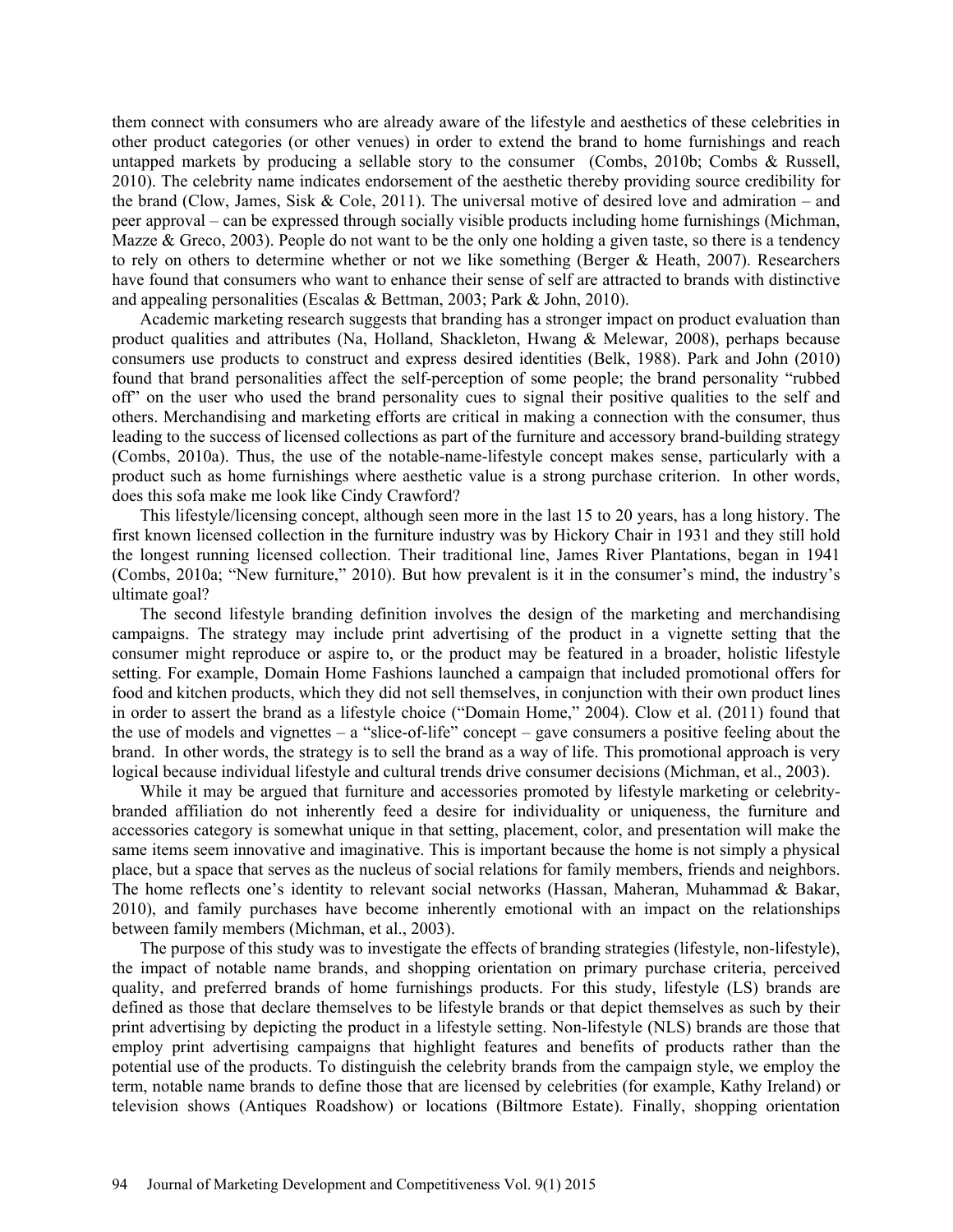describes the general approach or pattern of external search; the shopping style that puts emphasis on certain activities or shopping motivations (Hawkins & Mothersbaugh, 2010).

#### **The Importance of the Brand**

Brand equity, "driven by brand awareness, attitude toward the brand, and corporate citizenship and duties," (Holehonnur, Raymond, Hopkins & Fine, 2009, p. 68), is important in any industry selling products to consumers. Obtaining brand awareness and brand preference by the consumer is only part of the branding result desired by companies; brand insistence is the ultimate outcome for companies. Branding of products also has advantages for the consumer, primarily that of streamlining their purchasing by allowing decisions to be made faster and increasing their confidence levels in the products they are purchasing when they buy familiar brands (Seitz, Razzouk, & Wells, 2010). Holehonnur et al. (2009) found both brand awareness and brand attitude to influence brand equity for both an easily accessible product (Red Bull energy drink) and a more expensive limited purchase item (North Face parka). However, with a durable good purchased infrequently (air conditioner) branding was unimportant to most consumers. "Where brand awareness does not exist, there cannot be brand loyalty" (p. 239).

Historically, consumers have not had as much brand recognition with furniture products as with other products such as apparel. Sloan (2007) reported research that found only 50% of consumers knew what brand of furniture they had purchased. It has been difficult for many home furnishings companies to successfully build brand equity because often one company typically produces the furniture and another company sells it. Because of this dynamic, consumers are less likely to know the brand of furniture they are purchasing. Another issue hampering the branding efforts in the industry is that both the manufacturer and the retailer have vied to become "the brand," thus complicating the determination of individual brands by consumers. Recent strategies by some companies to increase consumer brand awareness have seen the development of single sources, which describes a single company that both produces and sells under the same brand name, for example, Ashley, Thomasville, and Bassett ("Branded Stores," 2005). Since consumers expend search time to maximize the impact of their accumulated expertise (Ratchford, 2001), the single source strategy is an effective means of brand building in the home furnishings product category.

### **Lifestyle Brands and Notable Names**

One major technique that has seen an explosion in its use by home furnishings companies in building their brands is lifestyle merchandising to promote brand extension*.* Several methods have been used to communicate the brand to consumers including creating product lines with designers who typically create fashion-apparel products, thus creating crossover designs appealing to consumers already familiar with the fashion-apparel product or brand (Forney, Park, & Brandon, 2005). Other companies have actually changed their corporate names to reflect this effort such as Lexington Furniture Industries becoming Lexington Home Brands. Lexington began representing themselves as a pioneer in the concept of lifestyle merchandising by their introduction of the Bob Timberlake collection in 1990 which was the first of several lifestyle product lines. (Bob Timberlake and Lexington ended their long running agreement in 2010.) Lexington continues the lifestyle strategy with the very successful Tommy Bahama line. Lexington has also recently returned to its roots through the development of a new brand, Henry Link Trading Co., which offers more eclectic products (Russell, 2011). Henry Link was one of the original founders of the company that became Lexington, so a traditional "link" to the past may help consumers related more to the brand.

While the concept of celebrity licensing and notable names for furniture lines is not necessarily a textbook-definition brand alliance, there are a number of similarities with the brand alliance definitions summarized by Gammoh and Voss (2011):

• There is synergistic power of both names that will ultimately enhance both brands (both the furniture/accessory and the celebrity).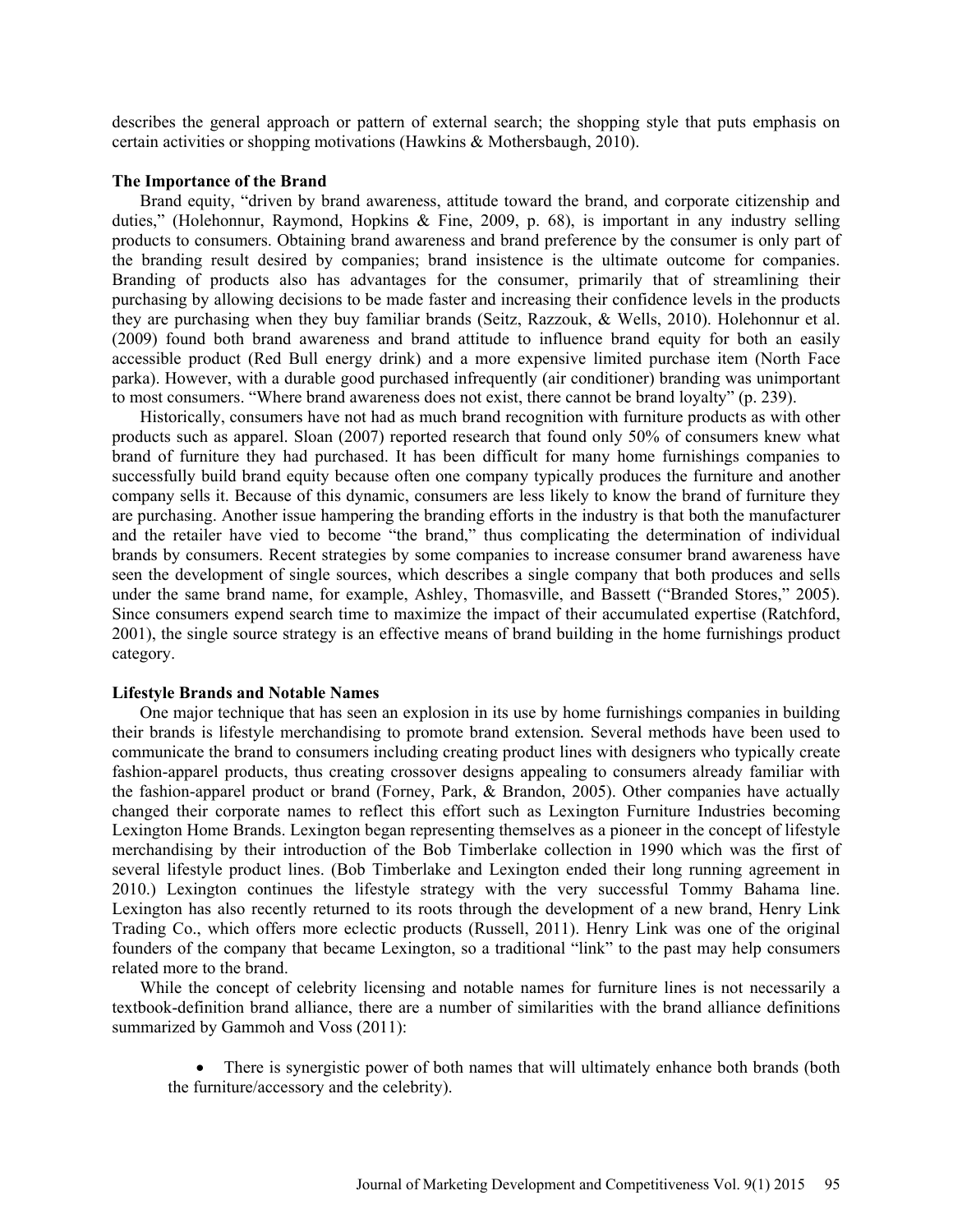Current brand associations for both brands can be strengthened to secure competitive advantage.

 Alliances are formed to meet a variety of goals including enhanced market position, new market entry, added value and reduced cost of brand awareness building.

In the context of the present study, indeed the furniture industry, the legal brand relationship is of little importance to the consumer. Whether the brand is simply a name for a style line or the celebrity for whom the line is named is actually involved in the design of the product or some arrangement in between, the present authors hypothesize that the customer is simply looking at the aesthetic of the product and how well it will fit into their lifestyle and meet their personal product criteria. A celebrity brand should give clues about the aesthetic.

# **Shopping Orientation**

Shopping orientation is defined as a general attitude about shopping (Solomon & Rabolt, 2004) which encompasses shopping activities, interests and opinions, and reflects a view of shopping as a social, recreational, and economic phenomenon (Hawkins & Mothersbaugh, 2010). This motivation-based taxonomy makes the concept a valid psychographic variable (Morschett, Swoboda, & Schramm-Klein, 2006). For example, Park, Yu, and Zhou (2010) found consumers with a sensory orientation were inclined to be more brand conscious and brand loyal, more fashion conscious, and more impulsive and recreation oriented when it came to shopping. On the other hand, the cognitive oriented consumer was more likely to focus on utilitarian benefits and was more quality and price conscious.

Moschis (1976) found shopping orientations to be good predictors of shopping behaviors and useful in determining choice of information use by shoppers. Further, Lumpkin (1985) stated that for the study of shopping orientation to be beneficial to marketers, it must be linked to marketplace behavior. Indeed, shopping orientation has been studied quite extensively with regard to clothing purchase and shopping channel preference, but we were able to locate only one empirical study on shopping orientation in the context of shopping for home furnishings, which was conducted with consumers in Malaysia. Hassan et al. (2010) found the consumer with an apathetic shopping orientation was only interested in store location and not generally influenced by the other marketing factors. Since Dawson, Block, and Ridgway (1990) found that shopping orientation influenced store choice and preference, could shopping orientation influence brand choice and preference of home furnishings?

#### **Purchase Criteria**

Most current industry and consumer literature indicates the economy of the last few years has affected spending on home furnishings (Allegrezza, 2010). However, *Home Accents Today* reported research indicating that the recession of 2009 made consumers desire new home furnishings. In this industryfocused article, many survey respondents indicated they are spending more time at home, and therefore wish to make their homes more comfortable and inviting (French, 2010). Allegrezza (2010) reported that primary motivators for home furnishings consumers were style, price, and service. Home furnishings shoppers were looking for the "best (not lowest) price, durability, quality, value and style in a brand they trust" (p. 52). For durable goods, Brucks, Ziethaml, and Naylor (2000) found brand name to be an indicator of quality and that a high price did not suggest quality without the validation of a brand name. However, Na et al. (2008) found that presentation of design attributes can reduce the influence of brand name on quality evaluation.

Therefore, the following research questions were used to guide the study:

1. Does the brand strategy (lifestyle or non-lifestyle) affect perceived quality, preferred brand, or primary purchase criteria (price, brand, quality, value)?

2. Do the consumer's primary purchase criteria or the promotion sources used most often affect their insistence on a notable name brand?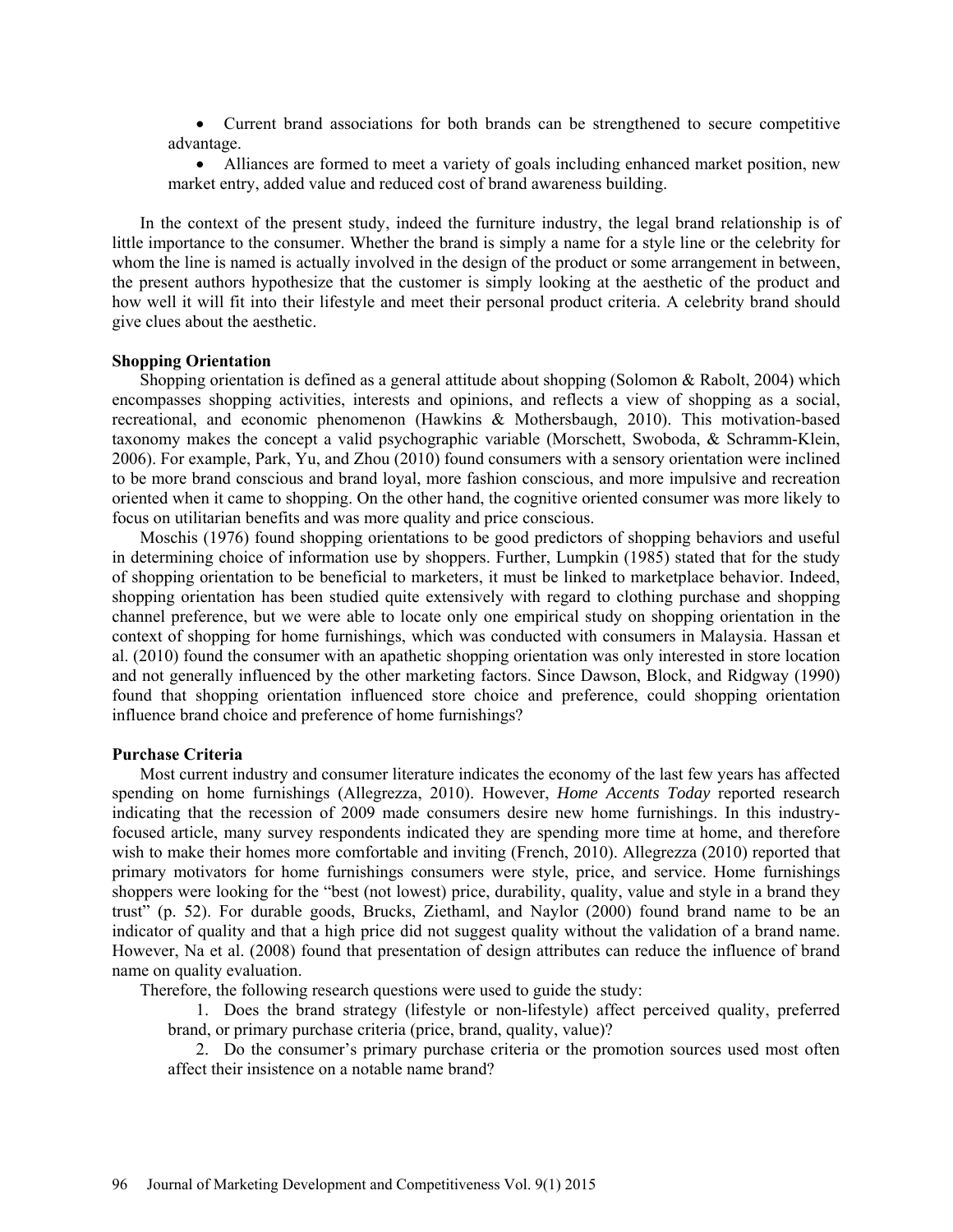3. Does shopping orientation affect the preferred brand type (lifestyle, non-lifestyle), insistence on a notable name brand, primary purchase criteria, or the promotion sources used most often?

### **METHOD**

### **Instrument**

In order to measure perception of quality two separate measures were used. In the first, participants were simply asked two questions:*"I feel that furniture items which are part of a "lifestyle" [or "brand"] concept indicate a higher quality of product"* both measured on a 5-point strongly disagree/agree scale. The second measurement of quality perception asked the participants to rate the level of quality they believed was present in a list of 17 brands on a 5-point poor/high quality scale. A sixth answer choice was provided if the participant was unfamiliar with the brand. The seventeen brands consisted of seven LS brands and ten NLS brands. In this study, a brand was considered LS if the company described the brand as "lifestyle" on their website or portrayed products or brands through visual print ads depicting the product being used in a lifestyle setting. The NLS brands had a focus on features and benefits rather than use in a realistic setting in their print campaigns, and no mention of "lifestyle" on their websites.

To determine preferred brand, participants were asked in an open-ended question, *"If money were no object, which one brand of furniture would you purchase?"* The primary purchase criteria were determined by asking participants to indicate the importance of each criteria (price, brand, quality, and value for the price) on a 6-point most/least important scale. Promotional sources used most often were measured by asking participants to indicate how often they use eleven different promotional sources on a 5-point very often/rarely scale. To collect data regarding the impact of a notable name brand, participants indicated their level of insistence for purchasing products from a list of 19 notable name licenses or brands on a 5-point very strong/ weak insistence scale. An answer choice of N/A was also included for each brand.

Shopping Orientation was measured with an adapted version of the scale used by Shim and Kotsiopulos (1993). The original scale consisted of 32 questions designed to measure shopping orientation for clothing. The adapted scale was reduced to 16 questions and all references to clothing were changed to "home furnishings."

#### **Data Collection**

Data were collected from an online consumer panel service, Zoomerang. The database from which the sample was drawn was comprised of individuals who agreed to participate in online corporate research and Web-based surveys. The participant pool consisted of homeowners who indicated an interest in purchasing items for their home. Prior to data collection, the survey was reviewed and approved by the Institutional Research Board at the researchers' university.

### **RESULTS**

A total of 986 usable surveys were completed. The sample was almost evenly split between males (46.5%) and females (53.5%) with an age range of 20 to 64 (*M*=41). Almost half (45.3%) of the participants indicated a yearly income between \$40,001 and \$80,000, 86% of the sample was Caucasian, and 78.3% were married. Seventy-seven percent of the respondents indicated they visit a home furnishings retailer three to five times a year; 26% of the respondents indicated they had purchased one to two case goods, 22% indicated they had purchased one to two upholstered items, and almost 35% indicated they had purchased one to two decorative accessories during the past year.

#### **Brand Strategy**

The first research question regarded whether a lifestyle (LS) or non-lifestyle (NLS) brand strategy affected perceived quality of home furnishings. When participants were asked directly to rate their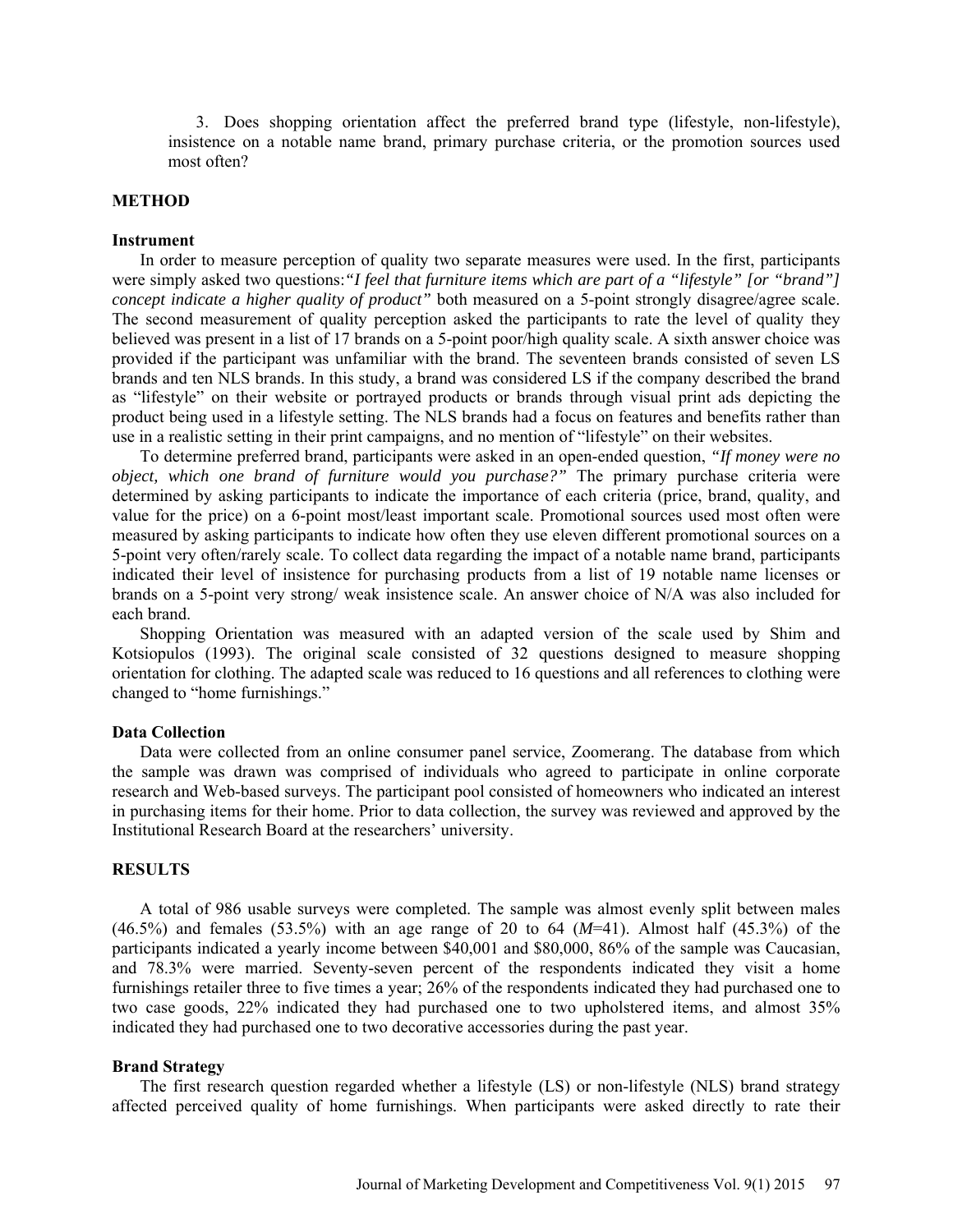perception of quality for furniture items marketed as a "lifestyle" concept or marketed as a "brand" concept, they rated the brand concept approach as higher quality (*M*=3.06) than the lifestyle concept approach (*M*=2.92).

Brand strategy did affect the preferred brand. The open-ended question asking participants to name the brand they would purchase "if money were no object," revealed 113 different brands. For analysis purposes, only those brands listed by 20 or more participants were used for analysis. This resulted in a pool of five brands: Ethan Allen (LS, n=120), LaZBoy (NLS, n= 66), Broyhill (NLS, n= 48), Ashley (NLS, n= 40), and Thomasville (LS, n= 31). Of these brands, two are promoted with a LS brand strategy and the remaining three are promoted with a features-and-benefits strategy (NLS brands). Simple descriptive analysis indicated that this participant pool was almost equally divided with just over half of the consumers surveyed preferring to purchase brands marketed with a NLS strategy (n=154; 50.5%) versus a LS strategy (n=151; 49.5%).

When asked to rank purchase criteria, study participants indicated, overall, that price (45.3%) was most important followed by quality (30.8%), value (16.4%), and brand (7.5%). To determine the importance of the purchase criteria between the preferred brand strategy groups, a one-way ANOVA was computed. Since a total of 113 individual brands were listed in the open-ended "If money were not object" question, only the participants choosing one of the top five brands listed above were included in this analysis. ANOVA did not indicate any significant differences between the preferred brand categories in terms of price, brand, quality, or value.

#### **Celebrity / Notable Name Brands**

Study participants were asked about their level of insistence for 19 celebrity or notable name brands. Participants who indicated they were unfamiliar with a brand were eliminated from analysis for that brand. ANOVA results found significant differences between the primary purchase criteria for 12 of the 19 brands (Table 1). Scheffe' post hoc analysis revealed that participants rated brand more important than value for the price for the following brands: Christopher Lowell, Cristina Saralegui, Ernest Hemmingway, Humphrey Bogart, Jessica McClintock, Kathy Ireland, Laura Ashley, and Martha Stewart. They also rated price as more important than quality for the Christopher Lowell brand.

| <b>Purchase Criteria</b>                 | Mean | F     | df  | p<  |  |
|------------------------------------------|------|-------|-----|-----|--|
| **<br><b>Insistence on Notable Names</b> |      |       |     |     |  |
| <b>Alexa Hampton</b>                     |      | 2.830 | 325 | .05 |  |
| Price                                    | 2.46 |       |     |     |  |
| <b>Brand</b>                             | 2.46 |       |     |     |  |
| Quality                                  | 2.11 |       |     |     |  |
| Value                                    | 2.10 |       |     |     |  |
|                                          |      |       |     |     |  |
| <b>Antiques Roadshow</b>                 |      | 4.750 | 330 | .01 |  |
| Price                                    | 2.51 |       |     |     |  |
| <b>Brand</b>                             | 2.57 |       |     |     |  |
| Quality                                  | 2.12 |       |     |     |  |
| Value                                    | 2.00 |       |     |     |  |
|                                          |      |       |     |     |  |
| <b>Biltmore Estate</b>                   |      | 2.633 | 372 | .05 |  |
| Price                                    | 2.49 |       |     |     |  |
| <b>Brand</b>                             | 2.63 |       |     |     |  |
| Quality                                  | 2.22 |       |     |     |  |
| Value                                    | 2.18 |       |     |     |  |

#### **TABLE 1 ANALYSIS OF VARIANCE RESULTS FOR INSISTENCE OF BRAND AND PRIMARY PURCHASE CRITERIA**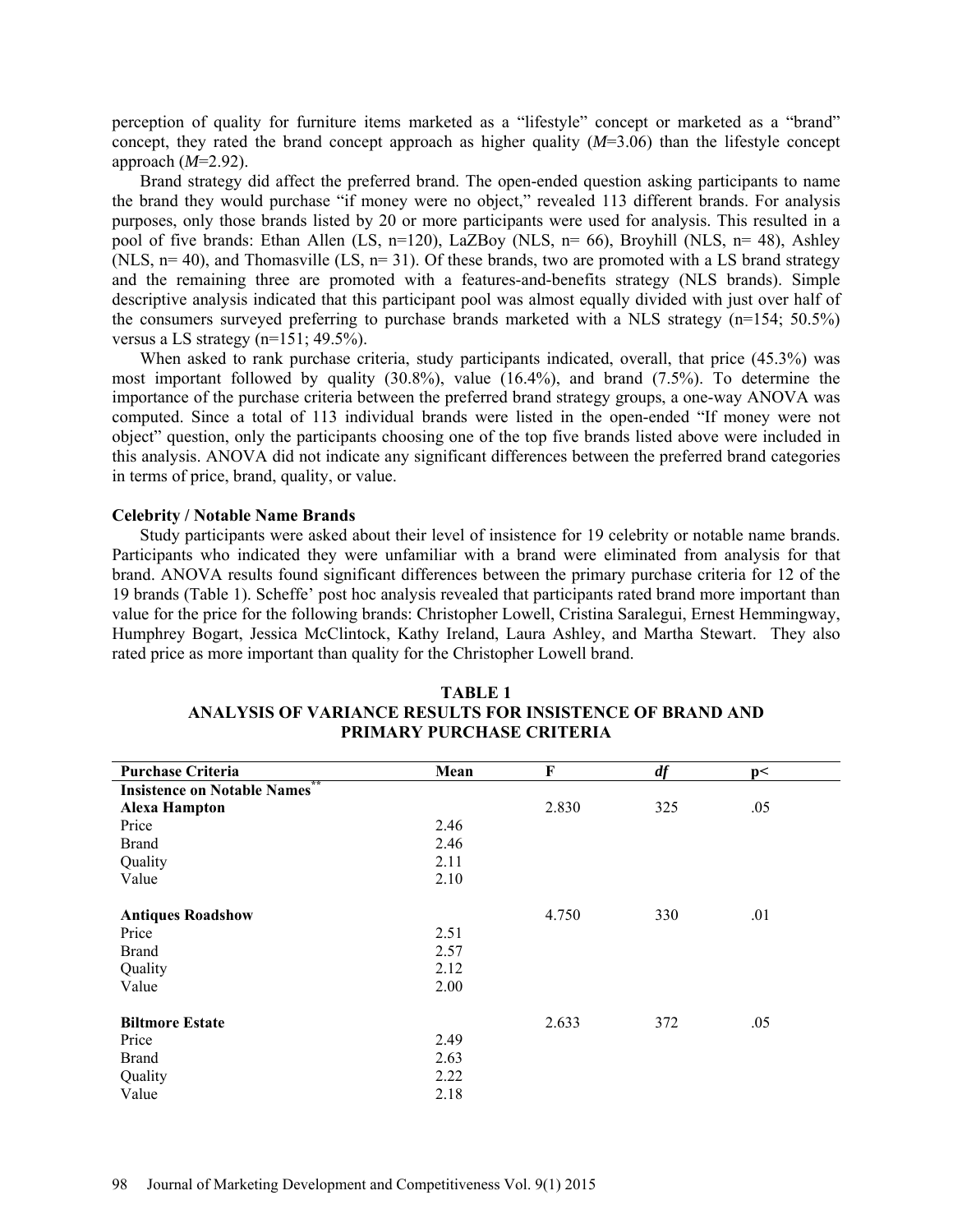| <b>Christopher Lowell</b><br>Price<br><b>Brand</b><br>Quality<br>Value | $2.58^{b,c}$<br>2.69 <sup>c</sup><br>$2.18^{a,b}$<br>$2.04^a$          | 9.238 | 631 | .0001 |
|------------------------------------------------------------------------|------------------------------------------------------------------------|-------|-----|-------|
| <b>Cindy Crawford</b><br>Price<br><b>Brand</b><br>Quality<br>Value     | 2.43<br>2.52<br>2.06<br>2.24                                           | 3.034 | 341 | .05   |
| Cristina Saralegui<br>Price<br><b>Brand</b><br>Quality<br>Value        | $2.61^{a,b}$<br>$2.74^{b}$<br>$2.27^{a,b}$<br>$2.19^{a}$               | 5.677 | 567 | .001  |
| <b>Ernest Hemmingway</b><br>Price<br><b>Brand</b><br>Quality<br>Value  | $2.54^{a,b}$<br>$2.66^{b}$<br>$2.18^{a,b}$<br>2.17 <sup>a</sup>        | 5.108 | 532 | .01   |
| <b>Humphrey Bogart</b><br>Price<br><b>Brand</b><br>Quality<br>Value    | $2.60^{b,c}$<br>2.80 <sup>c</sup><br>$2.29^{a,b}$<br>2.07 <sup>a</sup> | 8.172 | 623 | .0001 |
| <b>Jessica McClintock</b><br>Price<br><b>Brand</b><br>Quality<br>Value | $2.60^{b,c}$<br>$2.76^{\circ}$<br>$2.26^{a,b}$<br>2.03 <sup>a</sup>    | 9.531 | 617 | .0001 |
| <b>Kathy Ireland</b><br>Price<br><b>Brand</b><br>Quality<br>Value      | $2.69^{a,b}$<br>$2.85^{b}$<br>$2.66^{a,b}$<br>2.30 <sup>a</sup>        | 3.774 | 635 | .05   |
| <b>Laura Ashley</b><br>Price<br><b>Brand</b><br>Quality<br>Value       | $2.69^{a,b}$<br>$2.88^{b}$<br>$2.53^{a,b}$<br>2.26 <sup>a</sup>        | 4.729 | 748 | .01   |
| <b>Martha Stewart</b><br>Price<br><b>Brand</b><br>Quality<br>Value     | $2.61^{a,b}$<br>$2.87^{b}$<br>$2.58^{a,b}$<br>$2.26^{a}$               | 3.603 | 611 | .05   |

*Note*: Only brands with significant differences are reported in the table.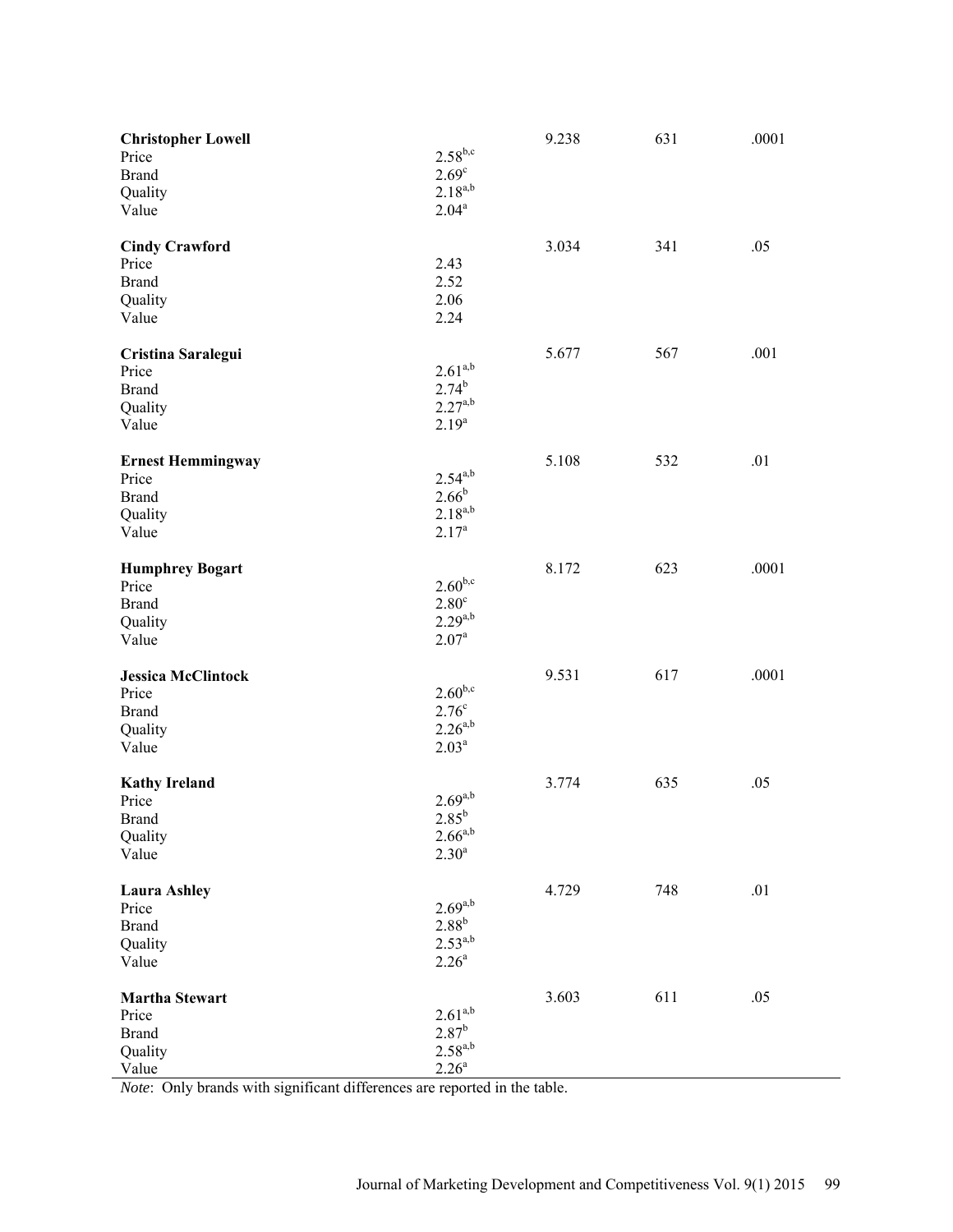Study participants were asked how often they used 11 different promotional sources for ideas about which styles of home furnishings to purchase. The promotional source used most often was store displays (*M*=3.21) followed by store advertisements (*M*=2.97), friends (*M*=2.96), and catalogs (*M*=2.94). See Table 2.

| н |  |
|---|--|
|---|--|

# **MEAN VALUES OF PROMOTIONAL SOURCES USED FOR IDEAS ABOUT WHICH HOME FURNISHINGS ITEMS OR STYLES TO PURCHASE**

| <b>Promotional Source</b>        | Mean | <b>Standard Deviation</b> |
|----------------------------------|------|---------------------------|
| Displays                         | 3.21 | 1.125                     |
| <b>Store Advertisements</b>      | 2.97 | 1.107                     |
| Friends/Family                   | 2.96 | 1.087                     |
| Catalogs                         | 2.84 | 1.170                     |
| Home/Garden TV                   | 2.82 | 1.239                     |
| Internet                         | 279  | 1.221                     |
| Home Magazines                   | 2.66 | 1.243                     |
| Newspaper Advertisements         | 2.64 | 1.194                     |
| <b>Television Advertisements</b> | 2.62 | 1.102                     |
| Model Homes                      | 2.22 | 1.183                     |
| Designer Advice                  | 2.01 | 1.114                     |

*Note*. Use was measured on a 5-point Likert scale where 5= "Very Often" and 1="Rarely"

Pearson Product Moment Correlation analysis found significant correlations for 199 of the possible 209 relationships between preferred promotional channels and notable name brands in the study. The relatively stronger correlations (*r*>.25) were for the following notable name brands and the use of television advertisements: Alexa Hampton (*r*=.312), Christopher Lowell (*r*=.303), Ernest Hemingway (*r*=303), Alexander Julian (*p*=.293), Antiques Roadshow (*r*=.293), Cindy Crawford (*r*=.293), Cristina Saralegui (*r*=.284), Humphrey Bogart (*r*=.272), Martha Stewart (*r*=.269), Jessica McClintock (*r*=.259), Ralph Lauren  $(r=257)$ , Todd Oldham  $(r=257)$ , and Jacklyn Smith  $(r=251)$ . In addition, positive correlations were found for home/garden television and insistence on the following notable name brands: Antiques Roadshow (*r*=.277), Alexander Julian (*p*=.274), Cindy Crawford (*r*=.268), Jaclyn Smith (*r*=.263), Biltmore Estate (*r*=.257), Alexa Hampton (*r*=.256), Ernest Hemingway (*r*=253), and Barbara Barry ( $r=0.252$ ). The notable name brand with the greatest number of significant correlations above .25 was Jaclyn Smith with four (designer advice (*r*=.263), home/garden television (*r*=.263), home magazines  $(r=251)$ , and television ads  $(r=251)$ ). All correlations reported were significant at  $(p<0.001)$ .

### **Shopping Orientation**

Principal Components Factor Analysis with varimax rotation was computed on the sixteen shopping orientation statements to reduce them into a manageable number of dimensions. A minimum eigenvalue of one was used as the criterion to control the number of factors extracted. Statements loading greater than .50 on a single factor were included resulting in four factors. Cronbach's alphas for two of the factors were less than .70 and were eliminated from further analysis. Both of the remaining two factors had a computed alpha greater than .70, and were retained for analysis (Table 3). After satisfactory results were obtained on the scale statements, composite scores were created by computing the mean of the respective statements that loaded onto the scales. These composite shopping behavior scores were used to represent the dependent variables for the tests of hypotheses. After examining the individual statements in each shopping behavior factor, the two factors were labeled Brand Conscious and Confident.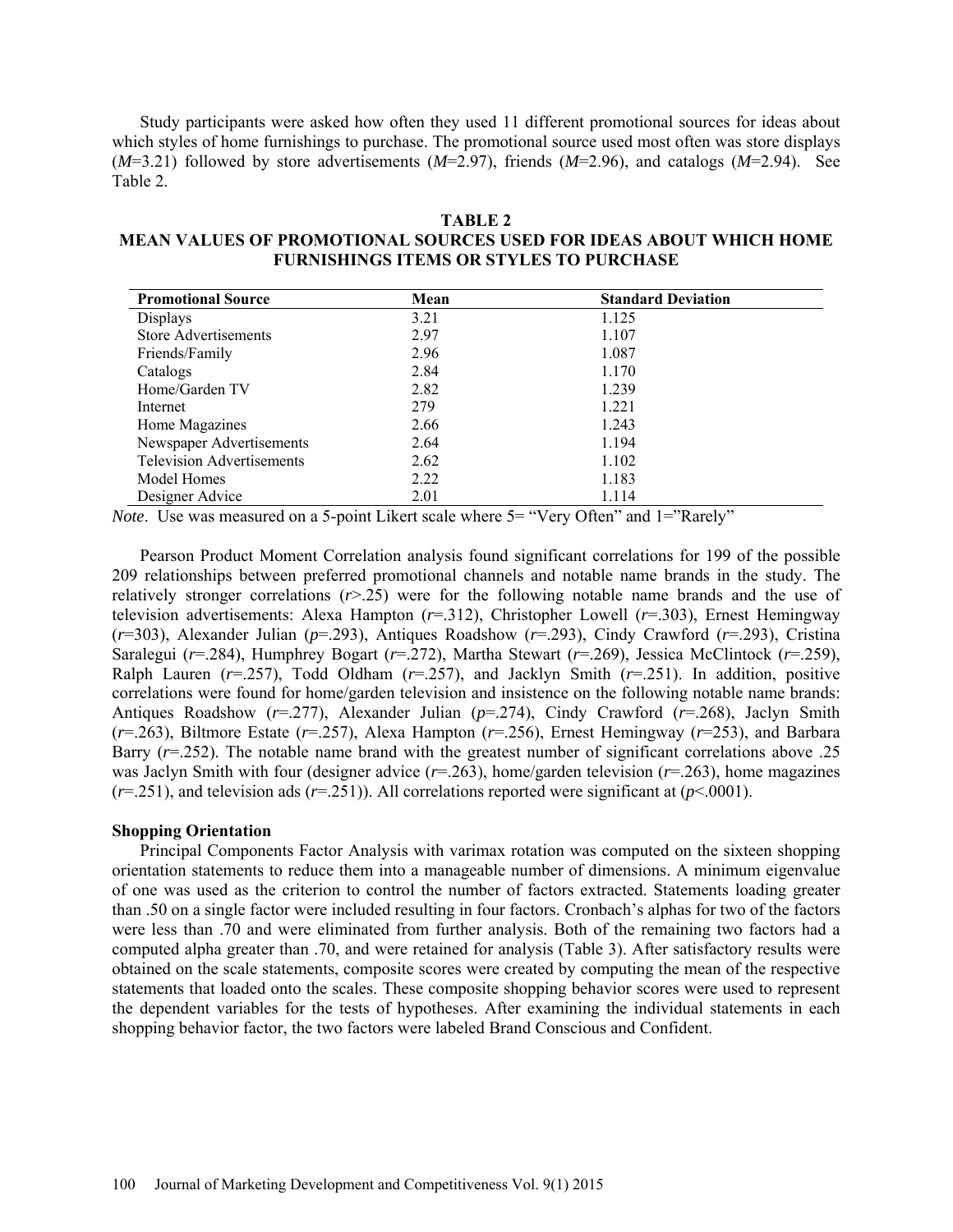**TABLE 3 FACTOR ANALYSIS OF SHOPPING ORIENTATION**

|                                                               | Factor  |            | $%$ of   |          |
|---------------------------------------------------------------|---------|------------|----------|----------|
| <b>Factors</b>                                                | Loading | Eigenvalue | Variance | $\alpha$ |
| <b>Brand Conscious</b>                                        |         | 4.940      | 30.875   | .785     |
| It is important to buy well-known home furnishings brands.    | .799    |            |          |          |
| A well-known brand means good quality.                        | .723    |            |          |          |
| I try to stick with certain brands and stores.                | .698    |            |          |          |
| Once I find a brand I like, I stick with it.                  | .677    |            |          |          |
| A person's reputation is affected by how his/her home looks.  | .568    |            |          |          |
| Confident                                                     |         | 2.222      | 13.889   | .828     |
| I have the ability to choose the right HF for my home.        | .833    |            |          |          |
| I feel very confident in my ability to shop for HF            | .828    |            |          |          |
| I think I am a good home furnishings shopper                  | .767    |            |          |          |
| When I find what I like I usually buy it without hesitation   | .637    |            |          |          |
| Having a well-decorated home is an important part of my life. | .537    |            |          |          |

ANOVA was computed to determine whether shopping orientation affected the preference for LS and NLS brands. No significant effects for shopping orientation were computed. Similarly no significant effects were found between the two shopping orientations and preference for a particular brand, regardless of brand type.

Pearson Product Moment Correlation analyses were computed to examine the relationships between shopping orientation and the level of insistence for a notable name or celebrity brand. Each of the notable names had a significant relationship with the Brand Conscious orientation factor (all at  $p$ <.0001). The strongest correlations, that is the strongest insistence, was for Alexa Hampton (*r*=.253), Antiques Roadshow (*r*=.239), Rachel Ashwell (*r*=.229), Kathy Ireland (*r*=.226), Cindy Crawford (*r*=.226), and Biltmore Estate  $(r=224)$ . For the participants with the Confidence shopping orientation, weak yet positive correlations (*p*<.05) were computed for the insistence for Rachel Ashwell (*r*=.229), Kathy Ireland (*r*=.105), Barbara Barry (*r*=.100), Cristina Saralegui (*r*=.099), Martha Stewart (*r*=.089), Ernest Hemingway ( $r = .089$ ), and Laura Ashley ( $r = .075$ ).

Shopping orientation was found to significantly affect the participant's primary purchase criteria: price, brand, quality, and value (*p*<.0001), as indicated in Table 4. Scheffe' post hoc analysis indicated the consumer with the Brand Conscious orientation felt the product brand was more important (*M*=3.17; *p*<.0001) than price (*M*=2.85) or value (*M*=2.76). On the other hand, the consumer with the Confident orientation indicated that quality (*M*=3.58) was more important than value (*M*=3.19) or price (*M*=3.12).

Finally, we looked at the relationship between shopping orientation and the promotion sources used most often for ideas about which home furnishings to purchase. Correlation analysis indicated significant relationships (*p*<.0001) between both of the shopping orientations and all of the promotional sources. The strongest correlations for the Brand Conscious orientation were: television advertisements (*r*=.406), designer advice (*r*=.367), newspaper advertisements (*r*=.345), store advertisements (*r*=.327), and model homes ( $r=0.323$ ). The strongest correlations for the Confident shopping orientation were: home magazines (*r*=.364), Home/Garden Television (*r*=.353), catalogs (*r*=.350), television advertisements (*r*=.322), and store displays (*r*=.322).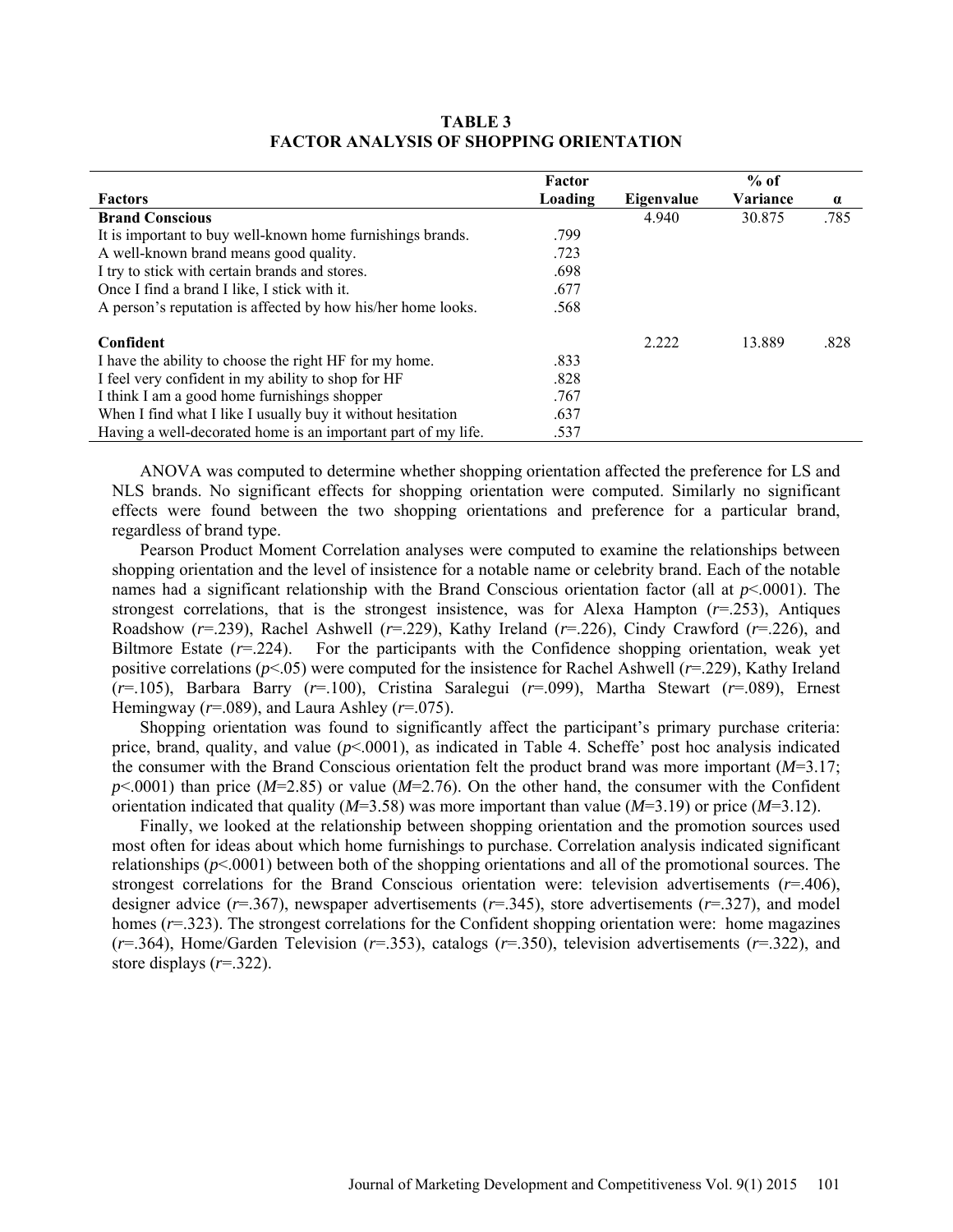# **TABLE 4 ANALYSIS OF VARIANCE RESULTS FOR SHOPPING ORIENTATION AND PRIMARY PURCHASE CRITERIA**

| <b>Purchase Criteria</b>    | Mean              | F      | df  | p<     |
|-----------------------------|-------------------|--------|-----|--------|
| <b>Shopping Orientation</b> |                   |        |     |        |
| <b>Brand Conscious</b>      |                   | 6.456  | 901 | 0.0001 |
| Price                       | $2.85^{\circ}$    |        |     |        |
| <b>Brand</b>                | $3.17^{b}$        |        |     |        |
| Quality                     | $2.98^{a,b}$      |        |     |        |
| Value                       | 2.76 <sup>a</sup> |        |     |        |
|                             |                   |        |     |        |
| Confident                   |                   | 20.880 | 914 | 0.0001 |
| Price                       | $3.12^a$          |        |     |        |
| <b>Brand</b>                | $3.36^{a,b}$      |        |     |        |
| Quality                     | $3.58^{b}$        |        |     |        |
| Value                       | $3.19^{a}$        |        |     |        |

*Note*. Means sharing a common superscript are not significantly different by the Scheffe' test. \**Note*. Shopping Orientation was measured with a 5-point Likert scale where 1="Strongly Disagree" and 5="Strongly Agree."

\*\**Note*. Only celebrity/notable names with significant findings are listed.

# **CONCLUSIONS**

This study was undertaken to examine home furnishings brands and brand strategies as they affect consumer opinions, particularly with regard to their desire for purchase. Two brand strategies were examined – lifestyle branding and non-lifestyle branding. In recent years, several home furnishings companies have employed this strategy to reach their target customer; is the strategy working? The use of notable names was also explored – either licensed brands (Ralph Lauren), brands that are associated with television shows (Antiques Roadshow), places (Biltmore Estate), or historical figures (Ernest Hemmingway). In a study about brand strategy, it was also logical to examine the promotional venues that participants use for idea sources. Finally, to create a better profile of the consumer, these brandrelated variables were studied in light of the psychographic, consumer shopping orientation.

In terms of quality perception, on the surface, study participants rated furniture marketed with the lifestyle strategy lower than furniture marketed with a more generic features-and-benefits brand concept. Though participants may not have been able to define the difference in the marketing strategies, these questions were asked intentionally since many of the brands specifically mentioned on the questionnaire report using a lifestyle strategy and editorially report its success in the trade magazines. This finding supports the Na et al. (2008) finding that the focus on the dominant feature of a product – the design in a home furnishing – can shift the locus of equity from brand to attribute. In addition to this general quality perception question, participants were also asked what brand they would purchase "if money were no object" in an open-ended format. The purpose for asking this question was to determine the brands the participant were truly most interested in purchasing. Of the top brands listed (those listed by 20 participants or more), about half of the responses were for two brands marketed with the lifestyle strategy (n=151) and about half (154) were for brands marketed with a features-and-benefits strategy. Further, even though one of the shopping orientations identified in this study was labeled Brand Conscious indicating the importance of brand names to the consumer, no significant relationships were found with regard to either of these branding strategies. While the buzz in the furniture industry in recent years has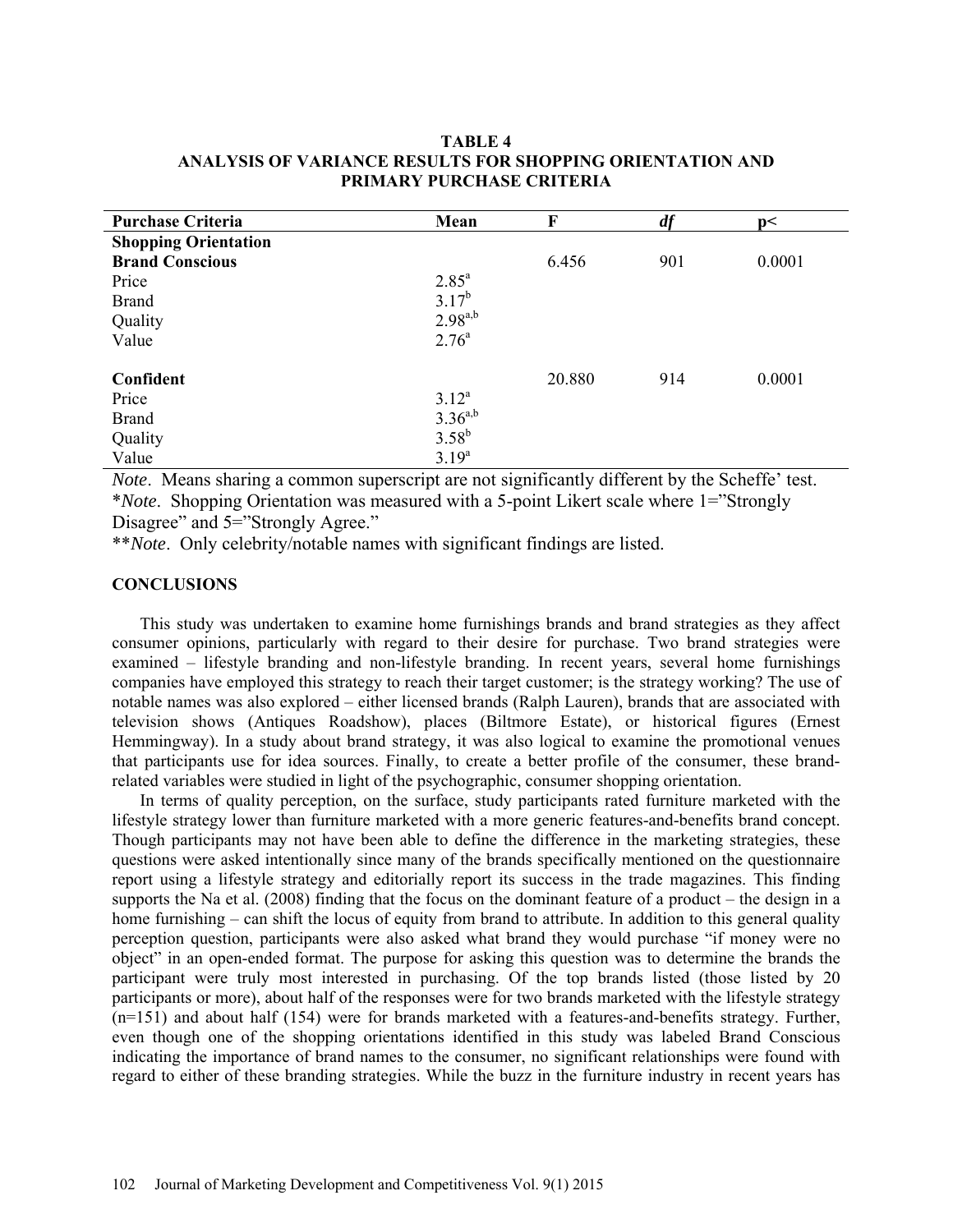been the success of the lifestyle brand strategy, participants in this study did not seem to respond to it in a strong manner.

Brand managers have employed numerous strategies to reach the largest possible audience. The lifestyle concept may not have made a significant difference with this national sample of consumers, nevertheless the fact that companies vary their advertising strategy is one technique that keeps a brand interesting. While lifestyle branding has been an important buzz term in the furniture trade press, the reality in the marketplace is that consumers do not distinguish this strategy in a meaningful way.

Participants in this study were asked to rank their purchase criteria (price, brand, quality, and value) for the different brand strategies in the study. While no significant differences were found for the lifestyle/non-lifestyle strategies, there were some significant effects for several of the specific notable name brands on the survey. The brand was more important than value for purchasing six licensed brands (Christopher Lowell, Cristina Saralegui, Jessica McClintock, Kathy Ireland, Laura Ashley, and Martha Stewart) and two notable names (Ernest Hemmingway and Humphrey Bogart). Interestingly, price was more important than brand for the Christopher Lowell license. Perhaps this is because of Lowell's past affiliation with discounter, Target and current affiliation with Office Depot. From a marketing perspective, familiarity appears to be powerful. Assigning a familiar name to a piece of furniture helps the consumer remember the brand and it gives them a positive association.

Consumers in this study with the Brand Conscious shopping orientation indicated a degree of insistence for each of the notable name brands listed. The strongest correlations were for Alexa Hampton, Antiques Roadshow, Rachel Ashwell, and Kathy Ireland. There were also positive correlations computed for the Confident shopping orientation and insistence for notable name brands, but the correlations were generally weak.

When promotional sources were examined, the consumers in this study indicated they relied most on store displays, store advertisements, friends, and catalogs. However, when insistence for notable name brands was examined, the stronger correlations were for television advertisements and home/garden television. The participant's shopping orientation might shed some light on these findings. Consumers with the stronger Brand Conscious orientation were more inclined to use television advertisements, designer advice, newspaper and store advertisements, and model homes for inspiration. The Confident shopping orientation had a stronger correlation with the use of home magazines, home/garden television, catalogs, television advertisements and store displays.

These findings indicate that overall, consumers shop, look at circulars and catalogs, and talk to their friends. But when it comes to wanting particular brands, the television venues are more important. It appears that, for licensed and notable name brands, television advertisements and featured product promotion on home/garden television shows are good venues for reaching the target market.

Finally, shopping orientation did prove to be an indicator of primary purchase criteria without regard to brand strategy. Participants with a stronger Brand Conscious orientation valued the brand more than price or value for the money. The participant with the stronger Confident shopping orientation indicated that quality was more important than value or price. This finding might be related to the relationship between shopping orientation and promotional source used. Participants with the Brand Conscious shopping orientation tended to rely more heavily on advertisements (TV, newspaper, store) for their idea sources. By design, the information provided in advertising sources is controlled. Another strong correlation was for designer advice, which can be another controlled resource since the designer will promote the brands with which they have a working relationship.

On the other hand, participants with the Confident shopping orientation indicated using home magazines and home/garden television shows. Both of these venues allow editorial comment and usage instruction and direction. Similarly, another strong correlation was found for the Confident shopper and catalogs. While a catalog will focus on a particular brand, there is opportunity to show various color choices and use settings – perhaps in greater detail than in advertisements, which are limited in size and page limit.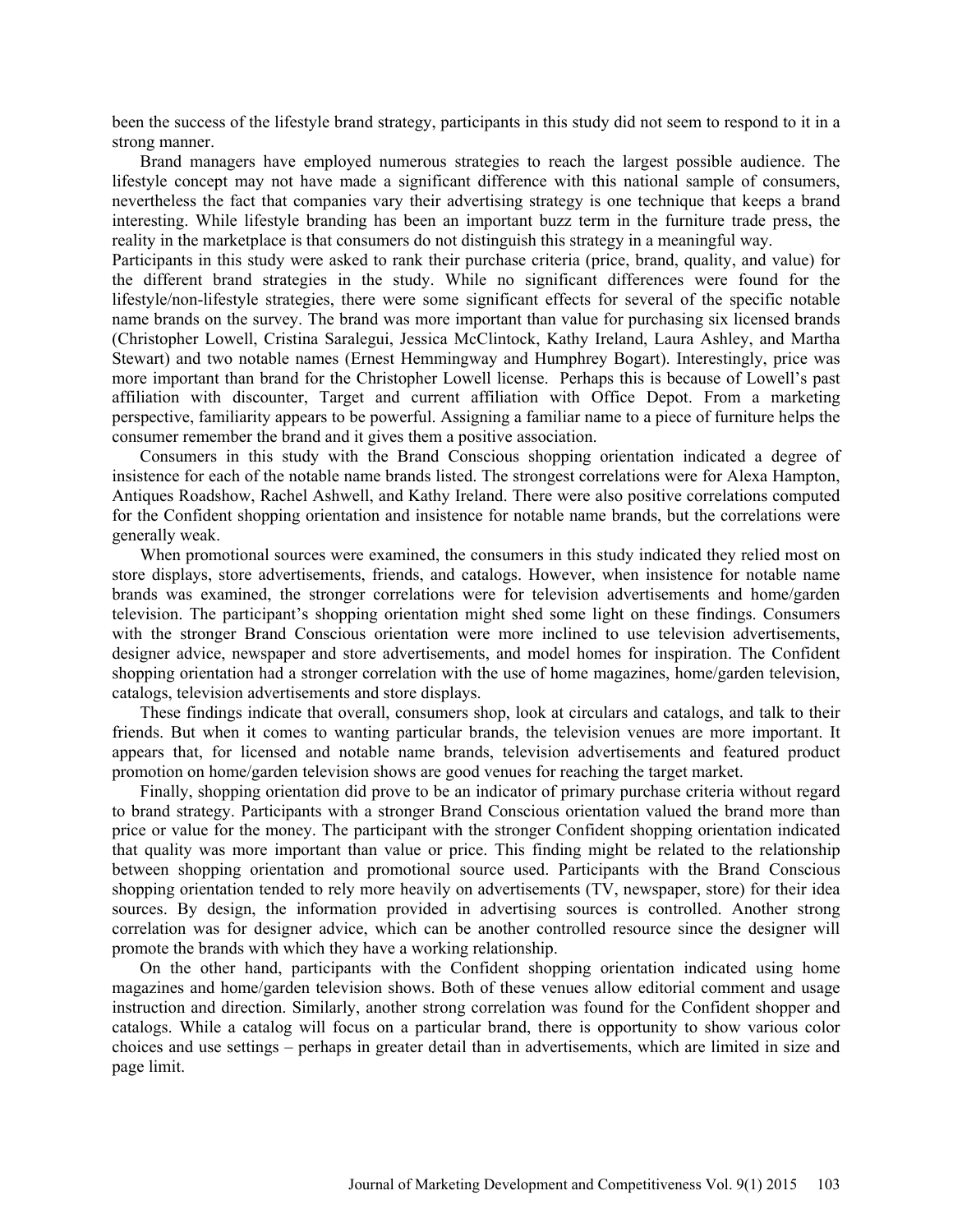### **REFERENCES**

- Allegrezza, R. (2010, January). Consumers show interest in buying furnishings. *Casual Living,* 52. Bazilian, E. (2012, May 21). Home improvement. *Adweek*, 30.
- Belk, R. W. (1988). Possessions and the extended self. *Journal of Consumer Research, 15*(2), 139-67.
- Berger, J. & Heath, C. (2007). Where consumers diverge from others: Identity signaling and product domains. *Journal of Consumer Research, 34*(2), 121-34.
- Brucks, M., Zeithaml, V., & Naylor, G. (2000). Price and brand name as indicators of quality dimensions for consumer durables. *Journal of the Academy of Marketing Science, 28*(3), 359-74.
- Branded stores continue to expand. (2005, December 5). *Furniture Today, 30*(13), *20-24.*
- Clow, K. E., James, K. E., Sisk, S. E., & Cole, H. S. (2011). Source credibility, visual strategy and the model in print advertisements. *Journal of Marketing Development and Competitiveness, 5*(3), 24-31.
- Combs, H. E. (2010a, March 1). Licensing: Big names still in demand. *Furniture Today*, *34*(25), 12-13.
- Combs, H. E. (2010b, March 1). Successful programs focus on brand strengths. *Furniture Today*, *34*(25), 13.
- Combs, H. E. & Russell, T. (2010, March 1). Licensing: Big names still in demand. *Furniture Today*, 34(25), 12-13.
- Dawson, S., Block, P., & Ridgway, N. (1990). Shopping motives, emotional states, and retail outcomes. *Journal of Retailing 66*(4), 408-27.
- Domain Home Fashions launches internet lifestyle marketing campaign. (2004, June 11). *Furniture World*. Retrieved from http://furninfo.com/Furniture%20World%20Archives/2580
- Escalas, J. E. & Bettman, J. R. (2003). You are what they eat: The influence of reference groups on consumers' connections to brands. *Journal of Consumer Psychology*, *13*(3), 339-348.
- Forney, J., Park, E. J., & Brandon, L. (2005). Effects of evaluative criteria on fashion brand extension. *Journal of Fashion Marketing and Management*, *9*(2), 156-66.
- French, D. (2010, January). The 2010 consumer: Recession forces reset at consumer level. *Home Accents Today, 25*(1), 78-79.
- Gammoh, B. S., & Voss, K. E. (2011). Brand alliance research: In search of a new perspective and directions for future research. *Journal of Marketing Development and Competitiveness, 5*(3), 81- 93.
- Hassan, Y., Maheran, N., Muhammad, N. & Bakar, H. A. (2010). Influence of shopping orientation and store image on patronage of furniture store. *International Journal of Marketing Studies, 2*(1), 175-184.
- Hawkins, D. I. & Mothersbaugh, D. L. (2010). *Consumer Behavior: Building MarketingStrategy.*  Boston, MA: McGraw-Hill.
- Holehonnur, A., Raymond, M. A., Hopkins, C. D., & Fine, A. C. (2009). Examining the customer equity framework from a consumer perspective. *Journal of Brand Management, 17*(3), 165-80.
- Kho, N. D. (2008, January 16). Shelter magazine publishers adjust to changing housing market. Retrieved from http://articles.sfgate.com/2008-01-16/home-and-garden/17148905\_1\_homes-andgardens-magazine-garden-web-site.
- Lexington offering dealer incentives for market orders. (2009, April 13). *Furniture Today*, *33*(31), 68.
- Lumpkin, J. R. (1985). Shopping orientation segmentation of the elderly consumer. *Journal of Academy of Marketing Science, 13*(1), 271-89.
- Michman, R. D., Mazze, E. M., & Greco, A. J. (2003). *Lifestyle Marketing: Reaching the New American Consumer*. Westport, CT: Praeger Publishers.
- Moschis, G. P. (1976). Shopping orientations and consumer uses of information. *Journal of Retailing, 52*(2), 61-70, 93.
- Morschett, D., Swoboda, B. & Schramm-Klein, H. (2006). Shopping orientations